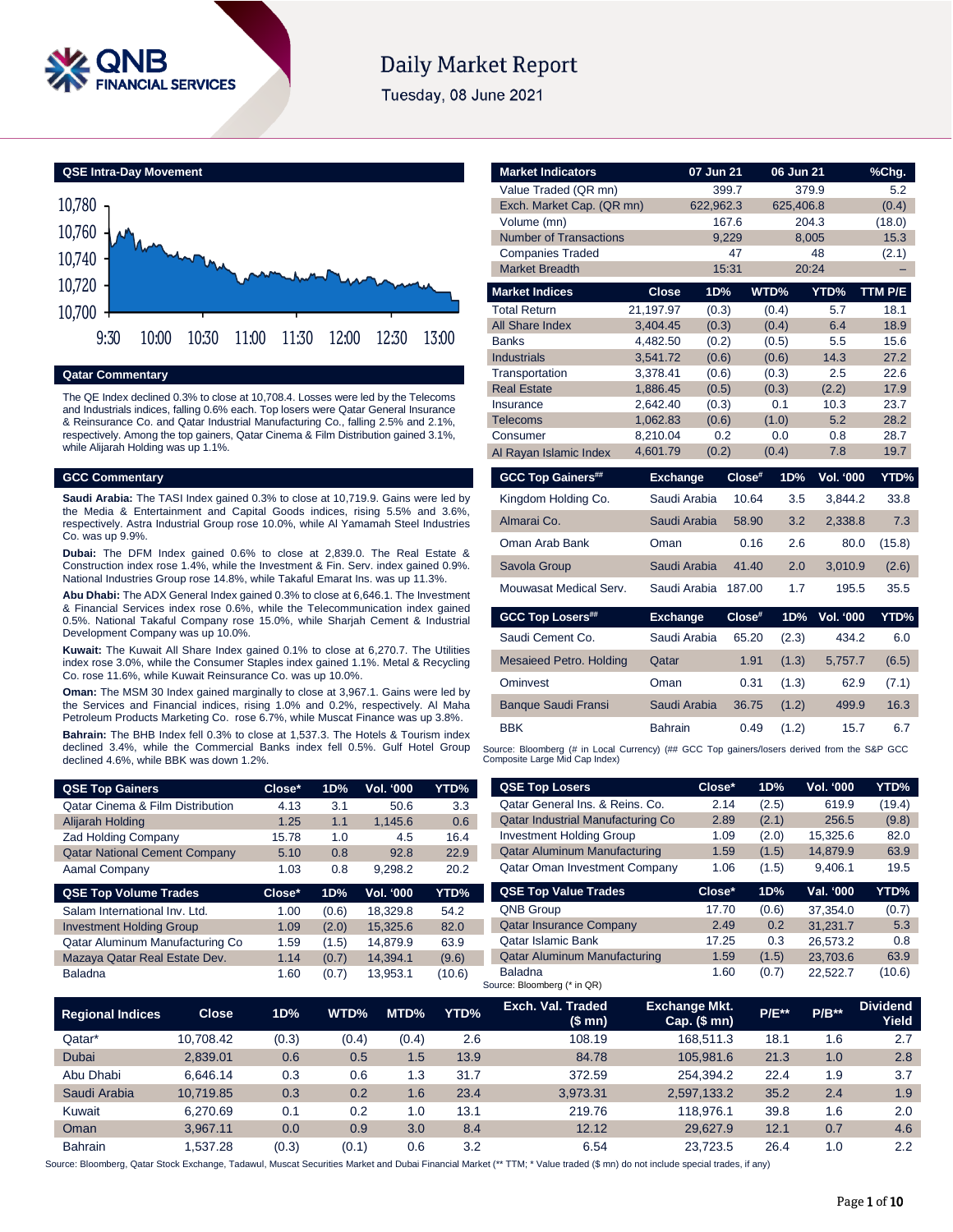## **Qatar Market Commentary**

- The QE Index declined 0.3% to close at 10,708.4. The Telecoms and Industrials indices led the losses. The index fell on the back of selling pressure from Arab and foreign shareholders despite buying support from Qatari and GCC shareholders.
- Qatar General Insurance & Reinsurance Co. and Qatar Industrial Manufacturing Co. were the top losers, falling 2.5% and 2.1%, respectively. Among the top gainers, Qatar Cinema & Film Distribution gained 3.1%, while Alijarah Holding was up 1.1%.
- Volume of shares traded on Monday fell by 18.0% to 167.6mn from 204.3mn on Sunday. Further, as compared to the 30-day moving average of 222.8mn, volume for the day was 24.8% lower. Salam International Investment Ltd. and Investment Holding Group were the most active stocks, contributing 10.9% and 9.1% to the total volume, respectively.

| <b>Overall Activity</b>        | Buy %*   | Sell %*  | Net (QR)         |
|--------------------------------|----------|----------|------------------|
| Qatari Individuals             | 42.19%   | 35.57%   | 26,443,899.6     |
| <b>Qatari Institutions</b>     | 27.44%   | 27.35%   | 365,322.9        |
| Qatari                         | 69.63%   | 62.92%   | 26,809,222.4     |
| <b>GCC Individuals</b>         | 0.84%    | 0.81%    | 100,649.3        |
| <b>GCC</b> Institutions        | 1.37%    | 0.89%    | 1,904,093.5      |
| <b>GCC</b>                     | 2.21%    | 1.70%    | 2,004,742.7      |
| Arab Individuals               | 10.90%   | 11.80%   | (3,594,609.1)    |
| <b>Arab Institutions</b>       | $0.00\%$ | $0.00\%$ |                  |
| Arab                           | 10.90%   | 11.80%   | (3,594,609.1)    |
| <b>Foreigners Individuals</b>  | 3.02%    | 6.06%    | (12, 182, 179.4) |
| <b>Foreigners Institutions</b> | 14.25%   | 17.51%   | (13,037,176.7)   |
| <b>Foreigners</b>              | 17.27%   | 23.58%   | (25, 219, 356.1) |

Source: Qatar Stock Exchange (\*as a % of traded value)

| <b>Ratings</b>          |        |        |           |                   |                   |                          |         |                       |
|-------------------------|--------|--------|-----------|-------------------|-------------------|--------------------------|---------|-----------------------|
| Company                 | Agency | Market | Type*     | <b>Old Rating</b> | <b>New Rating</b> | <b>Rating Change</b>     | Outlook | <b>Outlook Change</b> |
| <b>Industries Qatar</b> | S&P    | Jatar  | <b>CR</b> | А.                | A+                | $\overline{\phantom{0}}$ | Stable  | -                     |

Source: News reports, Bloomberg (\*CR – Company Ratings)

#### **News**

### **Qatar**

- **S&P reaffirms Industries Qatar credit ratings at 'A+' with 'stable' outlook –** Industries Qatar (QE Ticker: IQCD), one of the region's industrial giants with holdings in petrochemicals, fertilizers and steel producers, announced today that international credit rating agency, Standard & Poor's Financial Services (S&P), has reaffirmed IQCD's credit ratings at 'A+' with a 'stable' outlook. The reaffirmation of credit rating was based on S&P's annual review of IQCD's current and future financial and operational performance, and financial position, where consideration was given to several factors including, IQCD's robust liquidity profile, strong competitive market position, prudent financial policy, product and end-market diversity, along with greater integration with the Parent entity (Qatar Petroleum). In a report published by S&P on June 07, 2021, the rating agency cited that "IQCD's prudent financial policy and strong cash flow support very strong credit metrics". S&P considered the business risk to be 'satisfactory' with 'minimal' financial risk. This underscores IQCD's superior profitability margins and robust operating cash flows benefiting from competitively priced feedstock, efficient assets, higher capacity utilization and synergies among Group companies. (QSE, Gulf-Times.com)
- **Forbes ranks QIBK among top 100 companies in Mideast, 2nd top firm in Qatar –** Qatar Islamic Bank (QIBK) was ranked #18 out of 'Top 100 Companies in the Middle East' by Forbes Middle East Magazine's annual ranking of the top 100 listed companies in the region for 2021. The bank was ranked 'second top company in Qatar' according to the same ranking. The new ranking reflects QIBK's continuous improvement in performance and stability, its ability to withstand business continuity

considering the Covid-19 pandemic, and its success in maintaining its longstanding position as Qatar's largest private bank, the largest Islamic bank in the country, and a leading Islamic bank regionally. Featuring the largest, most valuable, and profitable companies in the region, Forbes' selection of Top 100 Companies in the Middle East is based on collected data from listed stock exchanges in the Arab countries, and ranks companies based on four elements, including market value, sales, assets, and profits. The ranking was revealed in Forbes Middle East's June 2021 issue, featuring Bassel Gamal, QIBK's Group CEO. (Gulf-Times.com)

- **CNA-Q and Qatargas sign agreement for Incident Command System training –** College of the North Atlantic – Qatar (CNA-Q) recently signed a five-year agreement with Qatargas to cofacilitate accredited Incident Command System (ICS) training for their staff. Under the five-year agreement, CNA-Q will provide the technical support, specialized equipment, facilities and personnel to train more than 500 Qatargas technical staff, subject matter experts and managers over the five-year period. The Continuing and Professional Education Department at CNA-Q has been codelivering ICS training since April 2019 aimed at meeting the growing demands of crisis response management in the country, and as part of the College's continuing and professional education mandate, according to a press statement. (Gulf-Times.com)
- Page 2 of 10 **Doha Bank CEO Seetharaman: Cybersecurity culture development need of the hour –** Development of a cybersecurity culture is the need of the hour, Doha Bank CEO R Seetharaman has said while addressing the two-day CyberX Qatar webinar that began on Monday. "Cybersecurity is not just a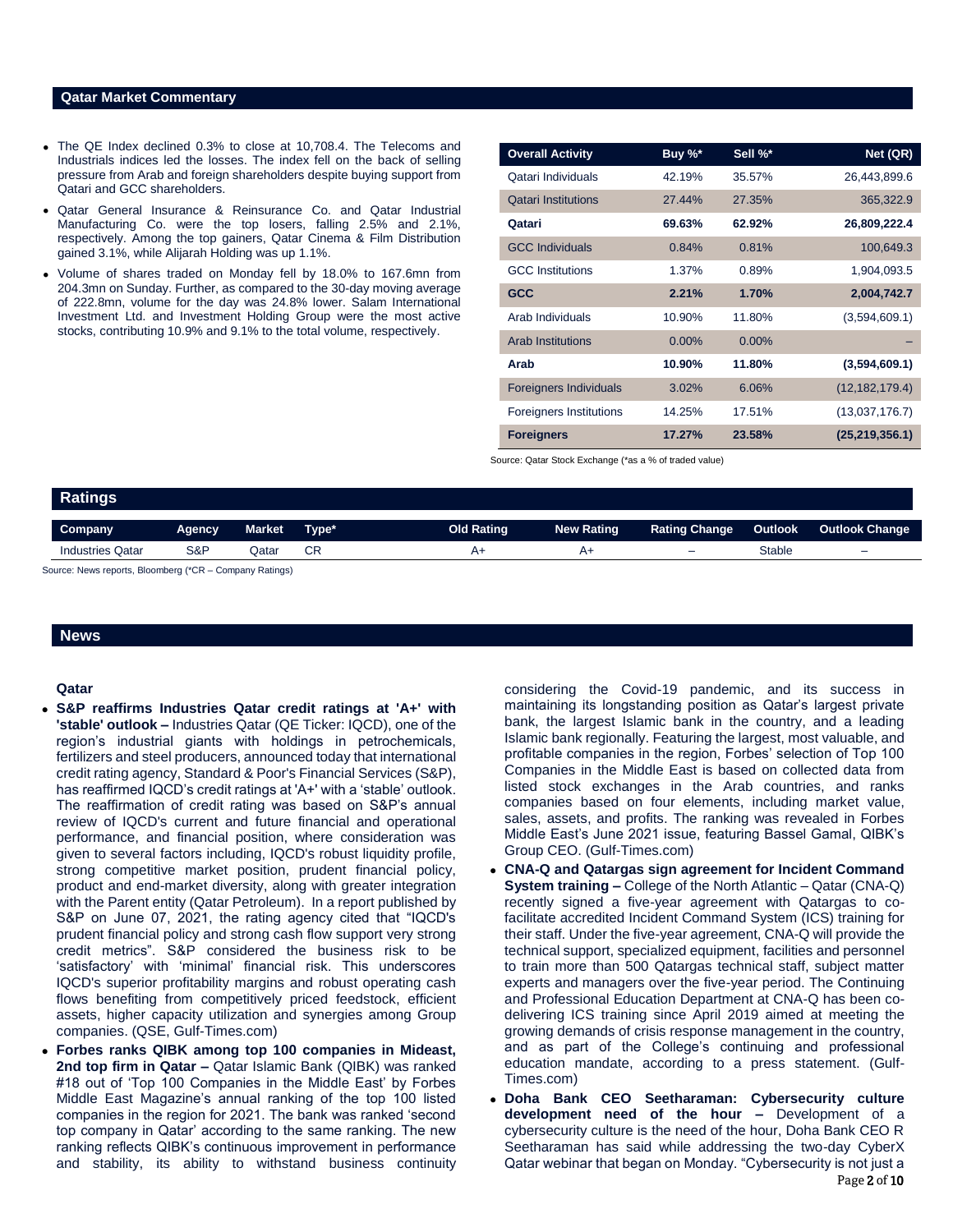technology issue; it's a business risk that requires an enterprisewide response," he said. "Cybersecurity is also a strategic risk for financial sector as its failure could damage the reputation of a brand and erode its share value and market confidence. It can also impact the financial and intellectual property resulting in loss of competitive edge and can cause system inoperability caused by a breach resulting in inability to execute trades and access to information." G7 countries simulated cross-border cyber-attack on banks in May 2019 and are also concerned with cyber-attack during COVID-19, he added. Highlighting technology developments and their impact on cyber security, Seetharaman said, "More disruptive advanced technologies are changing the paradigm of banking. At the same time, the cyber threats are increasing rapidly. Increased web based Banking channels and interfaces to provide convenient services to customers, the more Cyber threats and challenges. Data is central to contemporary data-driven businesses and mandates a business-relevant strategy for the governance and growth of such vital assets. "Data governance programs and initiatives are undertaken by enterprises with the goal of increasing revenue and profitability, enhancing the value of services, products, and decision-making, managing cost and complexity, and/or increasing awareness of risk and/or vulnerability." (Qatar Tribune)

 **Qatar commercial banks' domestic credit jumps 11.21% to QR1.11tn in April –** Qatar's commercial banks' local currency credit to semi-government entities and the government sector as well as the foreign currency credit to the real estate sector were seen considerably outpacing the overall domestic credit expansion YoY this April, according the central bank data. The foreign currency credit to government institutions, semigovernment institutions, general services and industrials was seen higher than that in local currency terms in absolute value in the review period, said the data of the Qatar Central Bank. The commercial banks' domestic credit was seen expanding 11.21% YoY to QR1.11tn in April this year. The credit to the government sector in local and foreign currency was QR123.23bn and QR46.53bn, expanding robustly 91.33% and 4.26% respectively in the review period. The credit to semi-government institutions in local and foreign currency registered a sharp 47.22% and 16.59% expansion YoY to QR4.13bn and QR11.33bn respectively. The credit to the private sector corporates in local and foreign currency denomination was seen growing 5.83% and 2.8% to QR258.92bn and QR192.83bn respectively in April 2021. The credit to the government institutions in local currency denomination was declined by a marginal 0.32% YoY to QR73.97bn; while those in foreign currency was seen gaining 8.39% to QR132.84bn in the review period. In segment-wise performance, the services saw 12.14% and 4.37% expansion in local and foreign currency denomination to QR118.44bn and QR219.61bn respectively in April 2021. Within services, the credit to general services in local and foreign currency denomination was seen expanding 13.49% and 4.67% to QR89.36bn and QR211.66bn respectively this April. The credit to financial services in local currency expanded 8.18% YoY to QR29.08bn; whereas that in foreign currency was seen declining 3.05% to QR7.95bn in April this year. The credit to the realty sector in foreign currency denomination saw a substantial 51.98% yearon-year surge to QR32.98bn, whereas that in the local currency declined by a marginal 1.13% to QR173.88bn in the review period. The consumption loans in local currency term saw 13% YoY to QR153.19bn, while that in foreign currency was down 4.21% to QR3.87bn in April 2021. The credit to Qataris in local currency terms showed a 17.57% YoY growth to QR142.45bn, whereas that in foreign currency eased 4.22% to QR3.86bn in the review period. In the case of non-Qataris, the credit in terms of local currency witnessed a 25.4% yearly decline to QR10.75bn; whereas that in foreign currency denomination was flat at

QR0.01bn in April 2021. The credit to trading segment in local and foreign currency was up 1.35% and 3.09% to QR80.79bn and QR79.08bn respectively this April. The credit to the industrial segment in local currency registered a sharp 42% surge YoY to QR7.37bn; whereas that in foreign currency shrank 17.01% to QR18.44bn in April this year. (Gulf-Times.com)

- **UK pipeline specialist Stats boosts Qatari operations –** UK pipeline technology specialist Stats Group has strengthened its operations in Qatar with the recent hiring of additional project engineers and technicians even as the company continues to create significant in-country value. Qatar, with the world's third largest reserves of natural gas, is a strategically important market for Stats Group. Stats provides pressurized pipeline isolation, hot tapping and plugging services to the global oil, gas and petrochemical industries, and has had a presence in Qatar since 2011, with an operational base strategically located in Doha to offer a rapid response to its clients. The company has established a strong reputation for its market leading technology in Qatar with significant awards for the supply of pipeline isolation and intervention equipment to major Qatari operators as part of their Emergency Pipeline Repair Systems (EPRS). Stats said the equipment, which is stored in Qatar, is in a state of readiness for pre-planned and emergency situations and offers a safe double block isolation solution to carry out effective repairs to both subsea and onshore pipelines, with the additional significant benefit of supporting clients progress towards their sustainability goals by reducing the need to depressurize or flare large volumes of inventory. (Bloomberg)
- **Al-Kuwari meets UK international trade minister; highlights Qatar's pro-investment policies –** HE the Minister of Commerce and Industry and Acting Minister of Finance, Ali bin Ahmed Al-Kuwari met on Monday with Ranil Jayawardena, UK Minister for International Trade, and the accompanying delegation currently visiting the country. The meeting was attended by Simon Penney, Her Majesty's Trade Commissioner for the Middle East. Bilateral trade between Qatar and the UK amounted to nearly \$3bn in 2020. The UK ranks as Qatar's seventh trade partner. During the meeting, officials reviewed bilateral relations between the two countries and discussed aspects of joint cooperation, especially in trade, investment and industrial fields, as well as ways to enhance and develop them. Officials also discussed trade policies between the two countries and the efforts made by both sides in the context of confronting the COVID-19 pandemic. During the meeting, Al-Kuwari highlighted the economic policies that Qatar had adopted and its contribution to abolishing restrictions on foreign investment and creating more investment opportunities for companies looking to invest in the country. (Gulf-Times.com)
- **Qatar Chamber holds extensive meetings at SPIEF 2021 in Russia –** Qatar Chamber recently participated in St Petersburg International Economic Forum (SPIEF 2021), which took place from June 2 to 5 in the Russian Federation. The Chamber's participation came in the framework of Qatar's pavilion, which aimed to shed light on the Qatari economy and its leading position at the regional and international levels and to introduce the attractive investment environment that Qatar provides to businessmen and investors from all over the world. It also aimed to showcase the most prominent incentives, advantages and initiatives launched in order to support the private sector and enhance the competitiveness and diversification of the Qatari economy in line with the Qatar National Vision 2030. (Gulf-Times.com)
- **Ezdan: Building sales generate up to QR1.2bn in last week of May –** Qatar's property market saw building sales generating up to QR1.2bn in the last week of May, Ezdan Real Estate said. Land lots of all types generated up to QR307.4mn in sales, Ezdan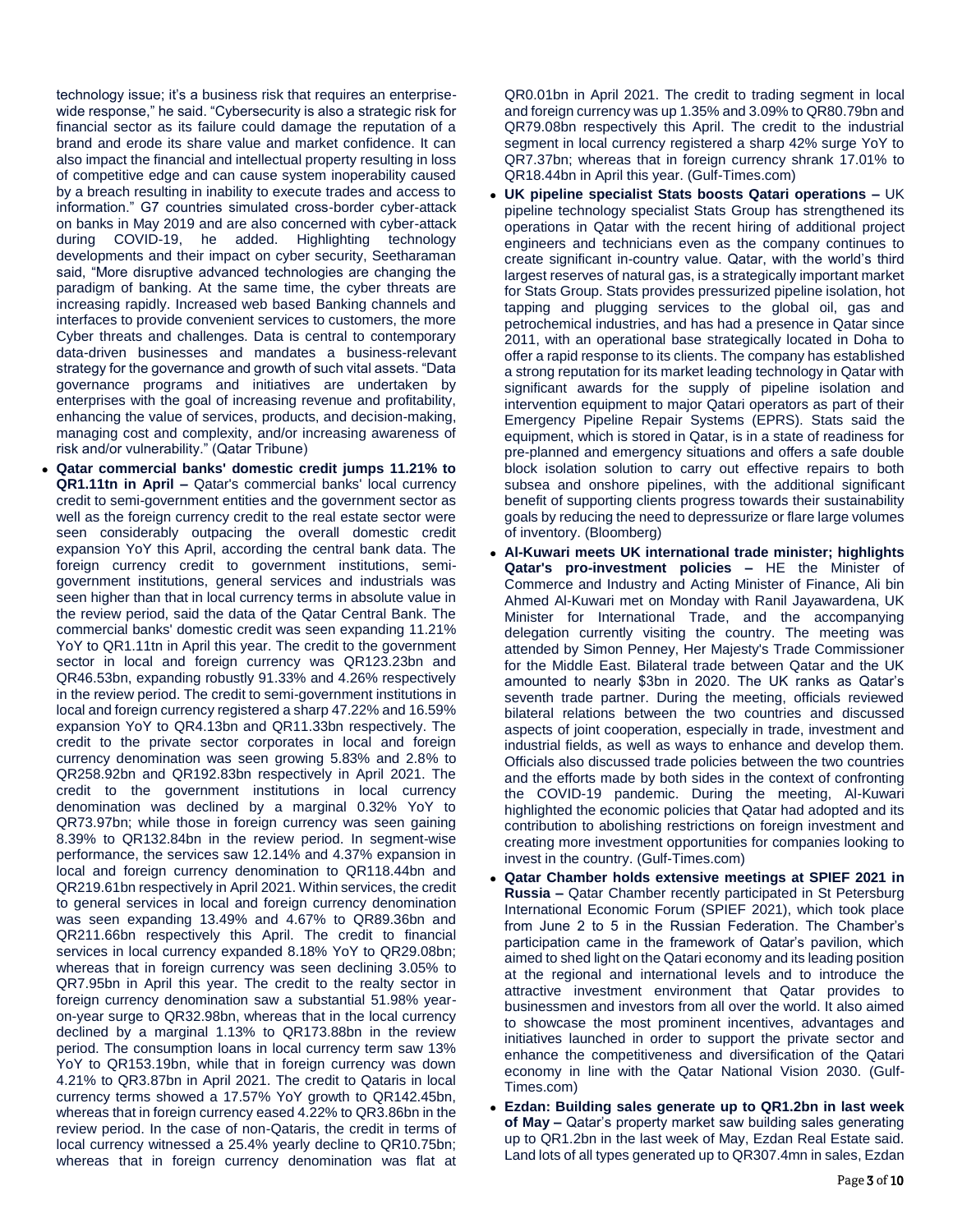noted in a report. During the period from May 23 to 27, market activity showed that the registered property sales totaled QR1.5bn and were distributed among seven municipalities – Umm Salal, Al Khor, Al Dhakhira, Doha, Al Rayyan, Al Shamal, Al Daayen, and Al Wakra. These included the sale of vacant lands, residences, multi-use buildings, multi-use land lots and residential buildings, Ezdan said citing data released by the Real Estate Registration Department. Doha Municipality ranked first in terms of value through the sale of a tower located in The Pearl for QR1.02bn. The building spans over an area of 12,634 square meters and was sold at a price of QR7,505 per square foot. On the other hand, Al Rayan Municipality witnessed the sale of a vacant land lot in Muathir, at a value of QR68.3mn, extending over an area of 31,319 square meters. A square foot fetched QR203, Ezdan noted. (Gulf-Times.com)

- **BloombergNEF: LNG market oversupply to stick around until 2025 –** BloombergNEF forecasts global liquefied natural gas supply to rise 23% from 2020 to 2025, much higher than the 14% growth expected in structural LNG demand over the same period. This will result in between 26 to 34 million metric tons a year of balancing needed over the five-year period. Europe is expected to remain the key balancer, but markets in Asia could respond to prices and other various factors. The US and Russia will lead the new wave of supply capacity additions over the period. (Bloomberg)
- **Exchange old currency before July 1, banks remind customers –** The banks have advised citizens and expatriates to exchange old banknotes as the deadline looms to replace the old Qatari currency. The banks will continue to accept old banknotes until July 1, which is the last date to exchange such notes. "Be sure to exchange your old banknotes before July 1, 2021. In accordance with the directives of Qatar Central Bank (QCB), the deadline to exchange the old notes will be July 1, 2021," said QNB on its official twitter account, yesterday. "The exchange of old notes needs to be done before the date mentioned above. In addition, old notes can be deposited in QNB ATMs, ITMs and bulk deposit machines," it added. In February this year, the QCB had announced to extend the circulation of old banknotes until July 1, this year. QCB had stated that after the deadline, the banknotes of the fourth series will become illegal and indemnified currency, with the holder entitled to recover the value of the remaining notes from the Central Bank within a period not exceeding 10 years from the date of the withdrawal decision. Banks have made it easier for customers to exchange old notes. Customers can deposit old notes in the ATMs which are now dispensing new banknotes. Also, the banks have upgraded their ATMs and deposit machines for the new banknotes which have highsecurity features and new designs. (Peninsula Qatar)
- **Shura approves draft law on measures to host World Cup –** The Shura Council has welcomed Qatar as the host of the office of the General Secretariat of the Global Organization of Parliamentarians Against Corruption (GOPAC). The Council has said it values the initiatives of His Highness the Amir of State of Qatar Sheikh Tamim bin Hamad Al Thani, to combat corruption, including Sheikh Tamim Bin Hamad Al Thani International Anti-Corruption Excellence Awards for the distinguished people in this field and HH the Amir's support for GOPAC. The Shura Council meeting, chaired by Speaker HE Ahmed bin Abdullah bin Zaid Al Mahmoud, approved a draft law on measures to host the 2022 FIFA World Cup. The draft law included 43 articles divided into 10 chapters. Its articles include provisions related to the issuance of entry and work permits for workers in the tournament, the competencies of the security committee, the provisions for facilitating banking and foreign exchange operations during the tournament, issuing, selling and distributing tickets, broadcasting,

advertising, transportation during the tournament, and the provisions for volunteers. ( Qatar Tribune, Gulf-Times.com)

- **MoPH issues guide for best food safety standards –** The Ministry of Public Health ( MoPH) has issued the 'Food Safety Practices Guide for Food Services', in line with the international best practices in the field of food safety and the requirements of relevant Gulf standards. The guide, prepared by the Department of Food Safety and Environmental Health at the MoPH in collaboration with international consultants, aims at assisting food services in Qatar in the process of compliance with Qatari laws and regulations to ensure the safety of food products. (Gulf-Times.com)
- **CROP TENDER: Qatar books 600,000 bags of sugar –** Qatar's Bludan Trading Group won a tender that closed in March to supply the country with 600,000 bags of sugar, according to the website of the Qatari Ministry of Commerce and Industry. The deal is for QR31.046mn (\$8.4mn) (Bloomberg)
- **Qatar and Russia's tax practices come under European scrutiny –** Qatar and two Russian special regions have come under the European Union's microscope for their tax practices, according to a report from the group that prepares the EU's list of tax havens. Qatar, along with Jordan and North Macedonia, have been asked by the EU to agree to abolish or amend preferential regimes, as identified by the OECD Forum on Harmful Tax Practices, according to the report, prepared by the EU Code of Conduct Group (Business Taxation). It was provided as an update to EU countries, dated June 4. A Russian rule relating to two special zones where foreign holding companies can locate in return for low tax rates on income from dividends had been deemed "overall harmful," and Russia had been contacted and asked to commit to changing the regime, the report said. The Russian special zones are Oktyabrsky Island in Kaliningrad, and Russkiy in Primorsky Kray. Unless there are changes, the jurisdictions risk being added to an EU gray list of jurisdictions that need to upgrade their tax rules, the report said. Jordan is already on the gray list. In a separate black list, the EU has identified 12 mainly small island jurisdictions as non-cooperative tax havens. Under an EU public country-by-country reporting rule agreed provisionally June 2, large multinationals would have to publish details of any activities or tax payments in such jurisdictions, along with reports for each EU country. The Code of Conduct Group consists of representatives from each EU country. Checks on certain tax rules in Poland are ongoing, the report said, while checks on rules in Croatia, Italy, Lithuania and Romania have been delayed because of the pandemic. (Bloomberg Law)
- **Al-Baker meets senior Russian officials to expand bilateral relations; Qatar Airways signs MoUs with key Russian entities –** Qatar Airways Group Chief Executive HE Akbar Al-Baker has met senior Russian officials to discuss opportunities to further expand bilateral relations between Qatar and the Russian Federation in terms of tourism and air transport. During the justconcluded St Petersburg International Economic Forum (SPIEF) in St Petersburg, Russia, Al-Baker met with Alexander Beglov, Governor of St Petersburg; and Maxim Sokolov, Vice-Governor of St Petersburg; and other industry leaders, further strengthening the airline's position in the Russian market. In a statement on Monday, Qatar Airways said it concluded a "productive" participation at the SPIEF that was held under the patronage of the Russian President Vladimir Putin and attended by key opinion leaders from around the world. Being the largest investment and economy-focused event of its kind in the world featuring the State of Qatar as the guest country, Qatar Airways "impressed" participants with its "world-class product and hospitality" and signed several agreements with key Russian companies. As part of its commitment to the Russian market, the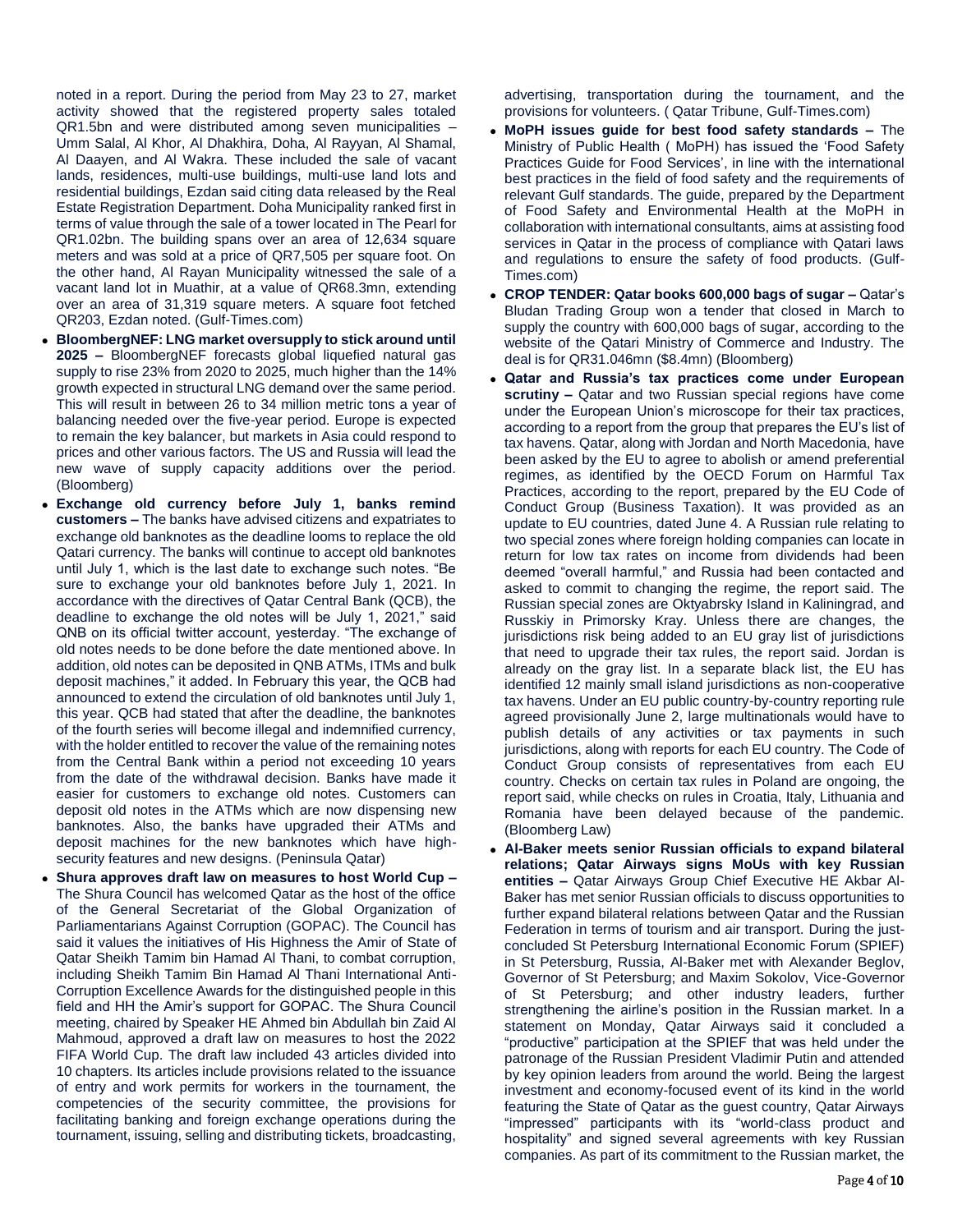airline signed several MoUs with significant Russian-based entities including, Volga-Dnepr and Pulkovo Airport. (Gulf-Times.com)

# **International**

- **US Republicans vow to oppose Yellen's G7 tax deal, casting doubt on its future –** Several top US Senate Republicans on Monday rejected Treasury Secretary Janet Yellen's G7 deal to impose a global minimum corporate tax and allow more countries to tax big multinational firms, raising questions about the US ability to implement a broader global agreement. The opposition from Republicans may push President Joe Biden to attempt to use budget procedures to pass the initiatives with only Democratic votes. It left lawyers and tax experts in Washington wondering whether it could get done without crafting a new international treaty, which requires approval by a two-thirds majority in the evenly split 100-member Senate. "It's wrong for the US," Republican Senator John Barrasso said of the tax deal struck on Saturday by finance ministers from the G7 wealthy democracies. "I think it's going to be anti-competitive, anti-US, harmful for us as we try to continue to grow the economy and certainly at a time when we're coming out of a pandemic," Barrasso, who chairs the Senate Republican Conference, told reporters at the US Capitol. In the landmark agreement, G7 finance ministers agreed to pursue a global minimum tax rate of at least 15% and to allow market countries to tax up to 20% of the excess profits - above a 10% margin - of around 100 large, highprofit companies. Yellen said the "significant, unprecedented commitment" would end what she called a race to the bottom on global taxation. In exchange, G7 countries agreed to end digital services taxes, but the timing for that is dependent on the new rules being implemented. The deal could pave the way for broader buy-in by G20 countries and some 140 economies participating in international negotiations over how to tax large technology firms such as Alphabet Inc's Google, Facebook Inc , Amazon.com Inc and Apple Inc . All are expected to be included in the new, broader mechanism, which is targeted for a final international agreement in October. Republican Senator Pat Toomey said the deal would drain tax revenues away from the US Treasury to other countries, adding that he hoped some Democrats would be unwilling "to subject the American economy to this kind of misery." "There will be no Republican support for this, and they'll have to do this on a party-line vote. That needs to fail," Toomey told Fox Business Network. (Reuters)
- **US consumers sour on housing market's buying conditions –** A record-low percentage of US consumers believe now is a good time to buy a home, with worries about surging prices and a small supply of houses on the market outweighing improved sentiment about their jobs and income, a survey from home financing giant Fannie Mae showed on Monday. The percentage of consumers who said it is a good time to buy a home declined in May to 35% from 47%, Fannie Mae said in its monthly survey of the US housing market. This reading, the lowest since Fannie Mae began the survey about a decade ago, marked the second straight monthly decline and represented a drop of 18 percentage points since March. In comparison, the percentage of consumers indicating that now is a bad time to purchase a home increased to 56% from 48% last month. The data is part of Fannie Mae's Home Purchase Sentiment Index (HPSI), which increased by 1.0 point to 80.0 last month and is up 12.5 points from a year earlier. The index's record high was 93.8 in August 2019. "The 'good time to buy' component fell further - hitting another all-time survey low – as consumers appear to be acutely aware of higher home prices and the low supply of homes, the two reasons cited most frequently for that particular sentiment," Fannie Mae Chief Economist Doug Duncan said in a statement. The improvement of a US economy that had been battered by the COVID-19

pandemic has left a challenging environment for home buyers. The Mortgage Bankers Association (MBA) reported last Wednesday that its seasonally adjusted Purchase Index decreased 4% from a week prior to the lowest in more than a year. (Reuters)

- **Blinken signals possible resumption of US-Taiwan trade, investment talks –** US Secretary of State Antony Blinken on Monday signaled a possible resumption of trade and investment talks with Taiwan stalled since the Obama administration, but gave no indication of any willingness to pursue a full-scale trade pact Taipei has been seeking. At a House Foreign Affairs Committee hearing on the US State Department's annual budget request, Blinken was asked about the Biden administration's position on a bilateral trade agreement with Taiwan. "I'd have to refer you to Katherine Tai, the US Trade Representative, but I know we are engaged in conversations with Taiwan, or soon will be, on some kind of framework agreement, and those conversations should be starting." Any such agreement is likely to irritate China, which claims Taiwan as its own territory. Asked about Blinken's comment, a spokesperson for the US Trade Representative's office said, "the US believes it is important to continue strengthening our bilateral trade relationship with Taiwan," but added: "we have no meetings to announce at this time." A spokesman for Taiwan's representative office in Washington said: "We are working to engage in discussions with USTR, which will hopefully lead to progress in our bilateral trade relationship." Bonnie Glaser, a Taiwan expert at the German Marshall Fund of the United States, said Blinken's comment was a signal Washington was likely to move forward with a resumption of Trade Investment Framework Talks (TIFA) with Taiwan that have not been held since the Obama administration. She said the administration had probably not made a decision on whether to take the much larger step of pursuing a bilateral trade agreement with Taiwan, however. "Senior Biden administration officials have been encouraging USTR Tai to hold a round of the TIFA talks, and Taipei is eager to do this as soon as possible," Glaser said. She said Taiwanese President Tsai Ing-wen was keen to show some progress on trade talks with the United States ahead of an August referendum that could reverse her January decision to lift remaining restrictions on imports of US pork and beef. TIFA talks stalled after former President Barack Obama left office in 2016 and his successor Donald Trump's trade representative, Robert Lighthizer, focused on trade talks with China. Glaser said China would likely criticize a TIFA resumption out of concern that the talks could eventually lead to a free trade agreement and embolden other countries, such as Britain, to launch trade negotiations with Taiwan. "China also will see such talks as part of a Biden strategy to strengthen ties with Taiwan and what they see as a diminishing US commitment to One China," she said, referring to the long-standing US policy of recognizing Beijing rather than Taipei. (Reuters)
- **YouGov : UK consumer sentiment rises to 5-year high as lockdown eases –** British consumer sentiment rose last month to its highest level since April 2016, bolstered by expectations of greater job security and rising house prices, polling company YouGov said on Monday. The YouGov/Cebr figures add to signs of a rapid rebound in Britain's economy in the second quarter when lockdown restrictions in place since the start of the year eased for many retailers, pubs and restaurants. "Undeterred by the unusually wet weather last month, UK consumers have clearly made the most of their newfound freedoms and spent freely in shops and the hospitality sector," said Kay Neufeld, head of forecasting at economic consultants Cebr. Economists polled by Reuters expect on average that April gross domestic product data due on Friday will show a 2.2% rise from March and will be a massive 27.6% higher than a year earlier, when Britain was in the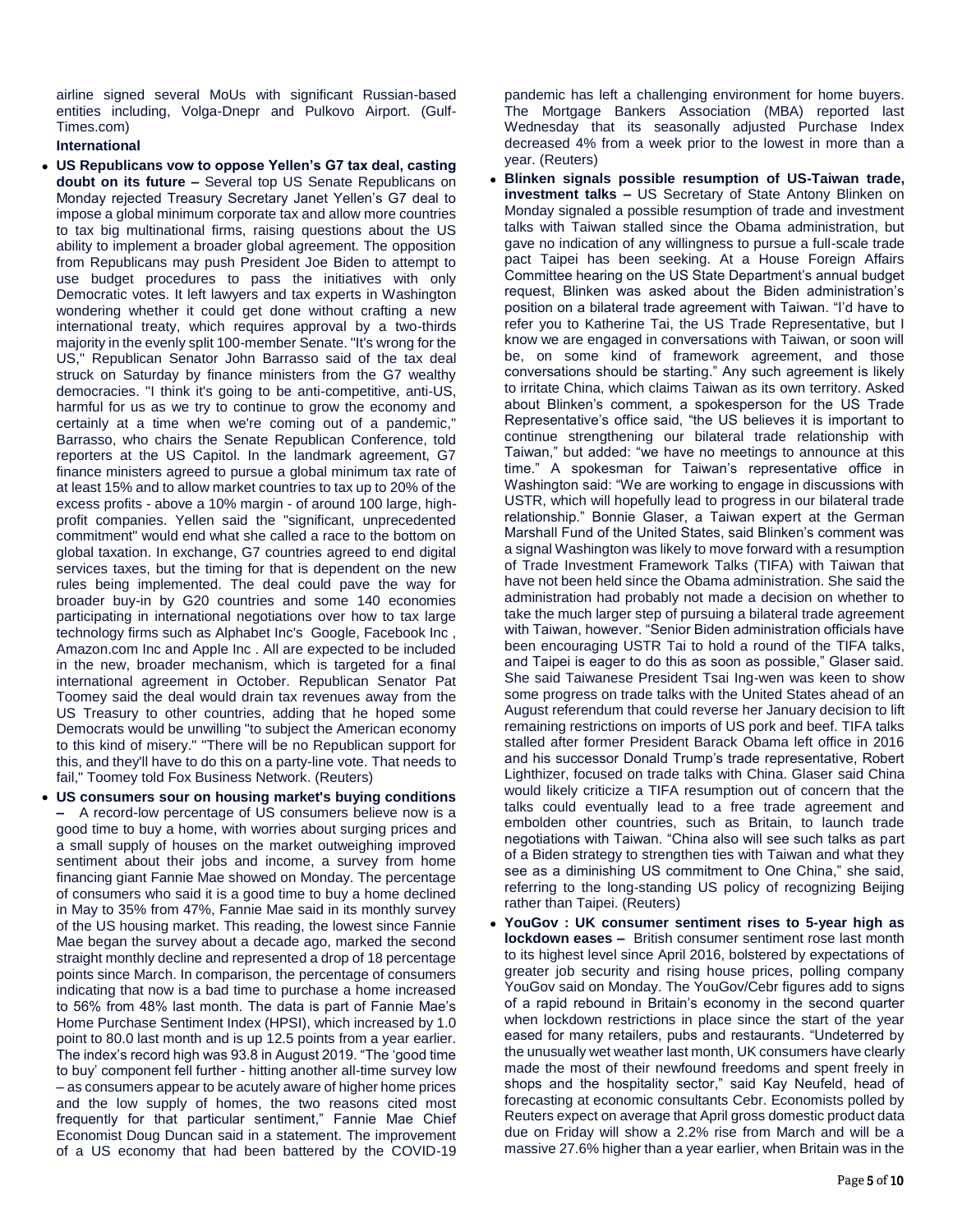depths of its first lockdown. The biggest contribution to the increase in the YouGov/Cebr index came from components measuring house prices and expected job security. Mortgage lender Halifax reported earlier on Monday that house prices last month were 9.5% above their level a year earlier, the biggest increase in nearly seven years. Business surveys also point to a sharp bounce back. But the picture is more muted from Britain's longest-running survey of consumer sentiment, which does not ask about house prices and places a greater weight on households' experience over the past year. This measure, published by GfK, shows sentiment back at roughly its prepandemic level in April. (Reuters)

- **Halifax: UK house prices rise by most since 2014 –** British house prices in May were 9.5% higher than a year earlier, their biggest annual increase since June 2014, adding to signs of a boom in the property market, figures from mortgage lender Halifax showed on Monday. Britain's housing market has seen a sharp rise in sales and prices over the past year, thanks to a government tax incentive for movers and a jump in demand for more spacious properties from richer households able to work from home. "Heading into the traditionally busy summer period, market activity continues to be boosted by the government's stamp duty holiday, with prospective buyers racing to complete purchases in time to benefit from the maximum tax break ahead of June's deadline," Halifax managing director Russell Galley said. House prices in May were 1.3% higher than in April, when they rose by 1.5%. Economists polled by Reuters had on average forecast a 1.2% monthly increase and a 10.0% annual rise. Other measures of house prices have also shown big increases. Britain's official house price index showed that house prices based on transactions completed in March were 10.2% higher than a year before, the biggest rise since August 2007. Halifax said it expected upward pressure on house prices would outlive the stamp duty reduction, which will be phased out between July and October. "The current strength in house prices also points to a deeper and long-lasting change as buyer preferences shift in anticipation of new, post-pandemic lifestyles," Galley said. "Greater demand for larger properties with more space might warrant an increased willingness to spend a higher proportion of income on housing," he added. (Reuters)
- **German industrial orders fall unexpectedly in April –** German industrial orders dropped unexpectedly in April on falling domestic demand, data showed on Monday, suggesting that manufacturers in Europe's largest economy are still feeling the effects of lockdowns to contain the coronavirus pandemic. The data published by the Federal Statistics Offices showed orders for industrial goods fell by 0.2% in seasonally adjusted terms. This confounded a Reuters forecast of a 1.0% rise and came after an upwardly revised increase of 3.9% in March. (Reuters)
- **China's imports grow at fastest pace in decade as materials prices surge –** China's imports grew at their fastest pace in 10 years in May, fueled by surging demand for raw materials, although export growth slowed more than expected amid disruptions caused by COVID-19 cases at the country's major southern ports. While a brisk recovery in developed markets has bolstered demand for Chinese products, a global semiconductor shortage, higher raw material and freight costs, logistics bottlenecks and a strengthening yuan have dimmed the outlook for the world's largest exporting nation. China's exports in dollar terms in May grew 27.9% from a year earlier, slower than the 32.3% growth reported in April and missing analysts' forecast of 32.1%. "Exports surprised a bit on the downside, maybe due to the COVID cases in Guangdong province which slowed down the turnover in Shenzhen and Guangzhou ports," said Zhiwei Zhang, chief economist at Pinpoint Asset Management, adding that turnover at ports in Guangdong will likely remain slow in June.

Major shipping companies warned clients of worsening congestion at Shenzhen's Yantian port in Guangdong province after the discovery of several cases among port staff. On the ground in Guangdong, factories have yet to report widespread capacity cuts over the outbreak but admitted efficiency issues as they tried to meet overseas demand. Chen Linsheng, chief operating officer at Anlan, a Shenzhen-based manufacturer of skincare and beauty-care devices, told Reuters while there was no impact on production, staff are now subject to a series of COVID tests and not allowed back into the factory without a negative result. "We are not allowed going out (of the city). We need to report in advance and cannot even go to Guangzhou or Foshan on our own," said Chen, adding that a lot of meetings have moved back online. Besides the impact of COVID cases in Guangdong, the global chip shortage has started to hit all of China's export items related to semiconductors, said Iris Pang, Greater China chief economist at ING. For example, auto processing products and parts, the biggest export item, fell 4% from a year earlier, Pang added. Two-year average growth for exports dropped to 23.4% in May from 36.3% in April, pointing to weaker export momentum as the reopening of developed economies reduce demand for personal protective equipment (PPE) and work-from-home (WFH) products, analysts at Nomura said in a note. At the same time, the currency's extended rally in recent weeks to near three-year highs against the dollar could further saddle US consumers with higher prices. (Reuters)

- **China's May forex reserves rise to \$3.22tn –** China's foreign exchange reserves, the world's largest, rose more than expected in May, official data showed on Monday, as the US dollar weakened. The data showed China's foreign exchange reserves rose \$23.62bn to \$3.22tn last month, compared with \$3.208tn seen in a Reuters poll of analysts and \$3.198tn in April. Foreign inflows into Chinese stocks and bonds have been strong as China gallops ahead of other major economies in its recovery from the coronavirus pandemic. The yuan rose 1.6% against the dollar in May, while the dollar fell 1.6% during that month against a basket of other major currencies. China held 62.64mn fine troy ounces of gold at the end of May, unchanged from the end of April. The value of China's gold reserves rose to \$119.02bn at the end of May from \$110.73bn at the end-April.
- **Japan bond trade shrinks to two-decade low, dashes BOJ hope to revive market –** Japan's government bond market saw trading volume dwindle to a nearly two-decade low in May, dashing central bank hopes that a clarification of its policy intentions in March would revitalize a market made dormant by its huge presence. In a policy review in March to address the sideeffects of prolonged monetary easing, the BOJ clarified that it would allow 10-year yields to move 50 basis points around its 0% target. The central bank also trimmed bond buying in market operations in the hope a hands-off approach would prod investors to trade bonds more freely. But trading volume for newly issued 10-year Japanese government bonds (JGB) stood at 339bn yen (\$3.10bn) in May, according to Refinitiv data, marking the lowest level on a monthly basis since May 2002. "Markets believe the BOJ won't be able to head either toward a tightening or an easing of monetary policy," Koichi Sugisaki, a strategist at Morgan Stanley MUFG Securities, said on why JGB markets were not moving. Unlike in the US and Europe, where inflation is ticking up, Japan's consumer prices have slipped in recent months as a slow vaccine rollout and a resurgence in COVID-19 infections cool spending and economic growth. That has reinforced market expectations the BOJ will maintain ultra-loose policy longer than other central banks to achieve its elusive 2% inflation target. Under yield curve control, the BOJ guides short-term rates at - 0.1% and 10-year yields around 0%. It also buys huge sums of JGBs and risky assets to flood markets with cash. The BOJ is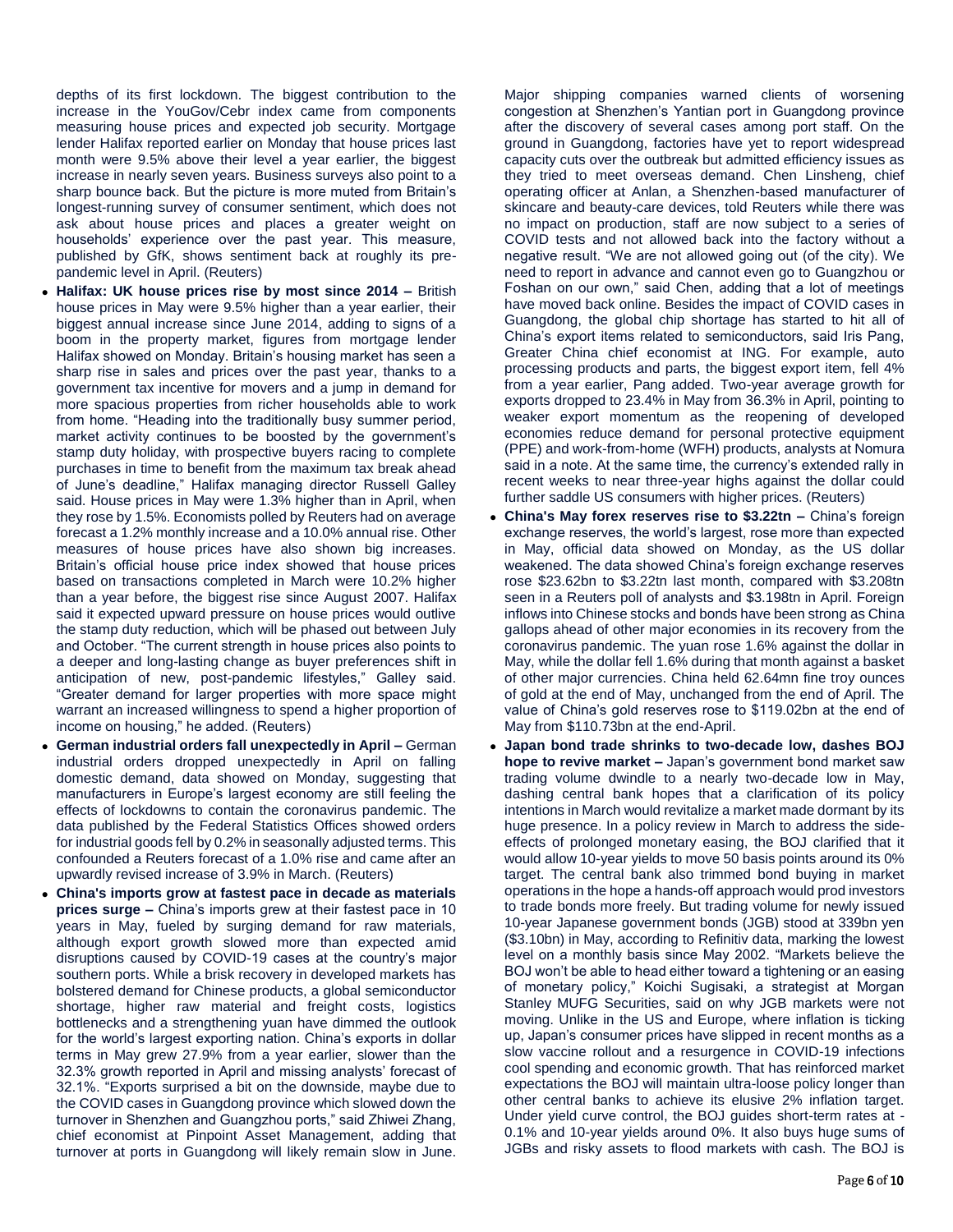sandwiched between the need to keep rates low to support the economy, and mitigate the side-effects of prolonged easing such as dwindling liquidity in the bond market. Policymakers are clinging to hope yields will start moving more if external factors, such as prospects of policy normalization by the US Federal Reserve, boost market trading. "I'm somewhat disappointed that bond yields aren't moving much," BOJ board member Hitoshi Suzuki told a news conference on May 31, when asked about JGB moves after the March review. "I'm hoping yields will move a bit more and believe they will indeed move more when markets see more medium- to long-term factors to trade on," he said.

- **Japan April current account surplus 1.3218tn Yen –** Japan's current account surplus stood at 1.3218tn Yen (\$12.10bn) in April, Ministry of Finance data showed on Tuesday. That compared with economists' median forecast for a surplus of 1.50tn Yen in a Reuters poll.
- **Japan upgrades 1Q GDP on smaller hit to domestic demand –** Japan's economy shrank at a slower-than-initially reported pace in the first quarter, on smaller cuts to plant and equipment spending, but the coronavirus pandemic still dealt a huge blow to overall demand. The slower contraction provides a relief for policymakers hoping Japan's economic recovery will not lag those of other major economies, which have rolled out COVID-19 vaccines much quicker to bring the health crisis to an end. The revised decline was mainly due to a smaller fall in public and capital spending, which both eased less than initially thought in the quarter, offsetting a slightly larger fall in private consumption. The economy declined an annualized 3.9% in January-March, not as bad as the preliminary reading of an annualized 5.1% contraction, but still posting the first fall in three quarters, Cabinet Office data showed Tuesday. The reading, which was better than economists' median forecast for a 4.8% decline, equals a real quarter-on-quarter contraction of 1.0% from the prior quarter, versus a preliminary 1.3% drop. "Overall, capital spending and private consumption remained weak, which showed weakness in domestic demand," said Takeshi Minami, chief economist at Norinchukin Research Institute. "The vaccine issue is the most important thing for the (economic) recovery," he said, adding that the vaccination rate would need to come to about 50% to boost the country's economic recovery prospects. Capital spending shrank 1.2% from the prior quarter, better than a preliminary 1.4% decrease, and matching the median forecast for a 1.2% loss. Government consumption fell 1.1%, a smaller drop than a preliminary 1.8% decline. Private consumption, which makes up more than half of gross domestic product, dropped 1.5% from the previous three months, worse than the initial estimate of an 1.4% drop. Net exports - or exports minus imports - subtracted 0.2 percentage point to revised GDP growth, while domestic demand pulled it down by 0.8 percentage point, not as bad as a preliminary contribution of minus 1.1 percentage point. The better-than-expected GDP revision comes after household spending and exports jumped in April on a return to demand, though the gains were inflated largely by the comparison to last year's deep pandemic-driven plunge. Inflation-adjusted wages, which are a barometer of households' purchasing power, rose 2.1% in April on a YoY basis, the government said on Tuesday. The government has come under political pressure to water down an already stretched fiscal target this year as the cost to combat the health crisis accumulates, as it struggles to keep up growth while fighting the pandemic.
- **Japan's April real wages post largest monthly gain since 2010 –** Japan's real wages posted the biggest monthly rise in more than a decade in April as overtime pay and compensation of part-timers rebounded, although the gains were inflated due to the comparison with last year's pandemic-driven fall. Inflationadjusted real wages, a key measure of households' purchasing

power, rose 2.1% in April YoY to post their largest monthly gain since July 2010, the labor ministry said on Tuesday. The rise in inflation-adjusted real wages was partly due to a 0.5% drop in the consumer price index, as the health crisis caused prices to weaken, as well as a YoY rebound in compensation for part-time workers. The figures especially underline how big an impact the coronavirus crisis has had on Japan's economy in the last year, although it is still leaving its mark on economic activity. Nominal total cash earnings gained 1.6% in April from a year earlier, up for the second straight month, following a 0.6% rise in March, according to the data. Regular pay - or base salary, which makes up most of total cash earnings and determines a wage trend rose for the fourth straight month, gaining 0.9%. Overtime pay, a barometer of strength in corporate activity, jumped 6.4% in April compared the same month a year earlier, posting its first YoY rise since August 2019. Special payments rose 8.5% in April. The ministry defines "workers" as 1) those who were employed for more than one month at a company that employed more than five people, or 2) those who were employed on a daily basis or had less than a one-month contract but had worked more than 18 days during the two months before the survey was conducted, at a company that employs more than five people.

- **Russian May inflation accelerates to 6.0%, above forecast –** Russia's annual consumer inflation accelerated to 6.0% in May, overshooting expectations and adding arguments for tighter monetary policy days before the central bank's rate-setting meeting, data showed on Monday. Inflation, the central bank's main area of responsibility, accelerated to its highest since October 2016 when the central bank's key interest rate was at 10%. The data from the statistics service Rosstat comes ahead of the bank's board meeting due on Friday where it is expected to raise the key rate for the third time in a row, by 25 or even 50 basis points from 5%. The YoY increase in the consumer price index was above analysts' expectations for a rise of 5.8% in a Reuters poll. Central bank analysts predicted May inflation at 5.7%-5.9%, warning it was on track to speed up further in the coming months. The central bank targets annual consumer inflation of 4%. It overshot the target in late 2020 amid global inflation and as the weaker Rouble filtered into prices in Russia.
- **Survey: Brazil 2021 inflation forecasts rise further above central bank's upper limit –** Forecasts for Brazil's growth and inflation in 2021 rose to new highs, a survey of economists showed on Monday, with inflation moving further above the upper limit of the central bank's target range for the year. The median forecast for 2021 inflation from more than 100 economists in the central bank's weekly FOCUS survey rose to 5.4% from 5.3%, well above the bank's year-end goal of 3.75% and inching further above the 5.25% upper limit of its wider range. Following the release of stronger-than-expected first quarter economic growth figures last week, the median 2021 growth forecast jumped to a new high of 4.4% from 4%, the survey showed. Four weeks ago that stood at 3.2%. Despite the ninth consecutive rise in the inflation outlook and seventh weekly increase in growth forecasts, economists' view on interest rates was unchanged. The median forecasts for the central bank's benchmark Selic rate held steady at 5.75% for this year, and 6.50% for next year, the survey showed. The central bank has raised its benchmark Selic rate by 75 basis points at each of its last two policy meetings, to 3.50%, and has indicated it will do so again later this month.

# **Regional**

 **OPEC Chief, in upbeat oil outlook, sees oil stocks falling further –** OPEC and its allies expect oil inventories to fall further in the coming months, OPEC's Secretary General, Mohammad Barkindo said on Monday, suggesting efforts by the producers to support the market are succeeding. Oil stocks in developed world nations fell by 6.9mn barrels in April, he said in a virtual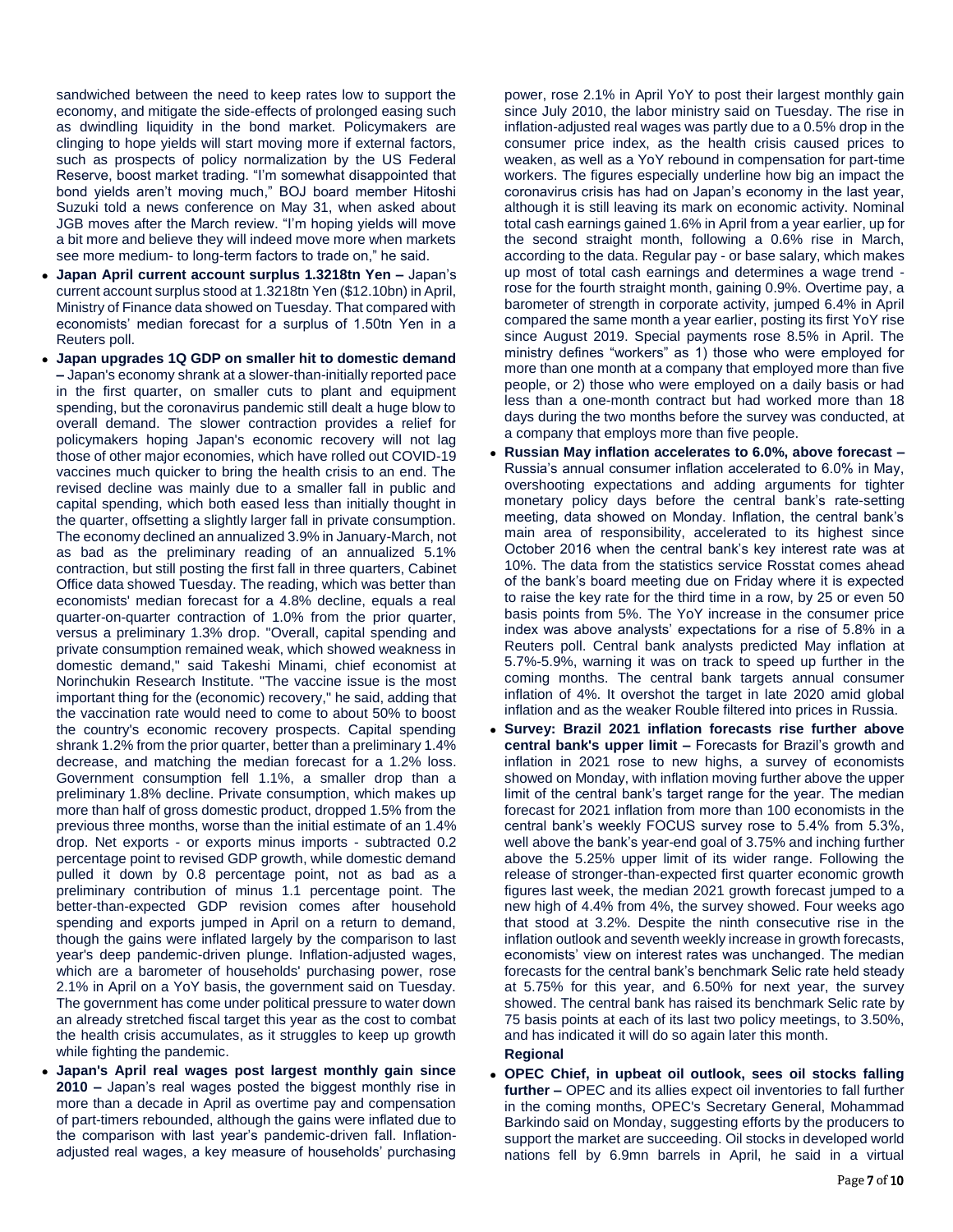appearance at the Nigeria International Petroleum Summit, 160mn barrels lower than the same time one year ago, making the figure public for the first time. "We expect to see further drawdowns in the months ahead," he said. The OPEC and allies - known as OPEC+ - decided in April to return 2.1mn bpd to the market from May through July. The producers stuck to that decision at a meeting last week, sparking a rise in oil prices. "The market has continued to react positively to the decisions we took, including the upward adjustments of production levels beginning in May this year," he said. (Zawya)

- **Saudi Aramco mandates banks for inaugural dollar Sukuk –** Saudi Aramco has hired a large group of banks to arrange its inaugural issuance of US dollar-denominated Sukuk, a document showed on Monday, as it seeks cash to fulfil large commitments to its major shareholder, the Saudi government. The banks will arrange fixed income investor calls starting on Monday, the document from one of the banks showed. An issuance of sukuk in three-, five- and 10-year tranches will follow, subject to market conditions. The active bookrunners on the deal are Alinma Invest, Al Rajhi Capital, BNP Paribas, Citi, First Abu Dhabi Bank, Goldman Sachs International, HSBC, JPMorgan, Morgan Stanley, NCB Capital, Riyad Capital, SMBC Nikko and Standard Chartered Bank. Aramco last year maintained a promised \$75bn dividend despite lower oil prices and is expected to shoulder significant domestic investments that form part of Saudi Arabia's plans to transform the economy. (Reuters)
- **Fitch rates Saudi Aramco's upcoming Sukuk 'A(EXP)' –** Fitch Ratings has assigned Saudi Arabian Oil Company's (Saudi Aramco, A/Negative) upcoming trust certificate issuance program, issued through the trustee - SA Global Sukuk Limited (SAGS) - an expected rating of 'A(EXP)'. The expected rating is in line with Saudi Aramco's Long-Term Issuer Default Rating (IDR) and senior unsecured rating of 'A'. SAGS was incorporated in the Cayman Islands as an exempted company with limited liability for the sole purpose of issuing the certificates. MaplesFS Limited is acting as the corporate administrator of the trustee, while Saudi Aramco is the obligor, seller, lessee, buyer and service agent. The assignment of the final rating is contingent on the successful issuance of the sukuk and final documents materially conforming to information already reviewed. If these conditions are not met, Fitch will review the rating. Fitch understands that the proceeds will be used for general corporate purposes. The program rating is aligned with Saudi Aramco's IDR. This reflects Fitch's view that a default of these senior unsecured obligations would reflect the default of Saudi Aramco, in accordance with the agency's rating definitions. Saudi Aramco's IDR is, in turn, constrained by Saudi Arabia's sovereign rating of 'A'/Negative. The company's Standalone Credit Profile is 'aa+'. Fitch has given no consideration to any underlying assets or collateral provided, as the agency believes that the trustee's ability to satisfy payments due on the certificates will ultimately depend on Saudi Aramco satisfying its unsecured payment obligations to the trustee under the transaction documents described in the prospectus and other supplementary documents. In addition to Saudi Aramco's propensity to ensure repayment by SAGS, the company would be required to ensure full and timely repayment of SAGS's obligations due to Saudi Aramco's various roles and obligations under the sukuk structure and documentation, especially, but not limited to, the below features: The rental due on a rental payment date shall be an amount equal to the periodic distribution amount, which together with the Murabaha profit instalment, shall be sufficient to fund the periodic distribution amounts payable by the trustee in respect of the relevant certificates. On any dissolution or default event, the aggregate amounts of deferred payment price then outstanding shall become immediately due and payable; and the trustee will

have the right under the purchase undertaking to require Saudi Aramco to purchase all of its rights, title, interests, benefits and entitlements, present and future, in, to and under the relevant lease assets in consideration for payment by the obligor of the relevant exercise price. (Bloomberg)

- **Saudi Wealth Fund, early Alibaba investor back Jordanian startup –** A unit of Saudi Arabia's \$400bn Public Investment Fund (PIF) has led a new financing round for OpenSooq.com, a Jordanbased online classifieds business that is looking to triple its headcount across the Middle East. The Saudi Jordanian Investment Fund, a \$3bn entity created by the Saudi wealth fund and a group of Jordanian banks, is backing OpenSooq along with existing investors iMENA Group and FJLabs founded by Fabrice Grinda, who was an early investor in Alibaba Group Holding Ltd. OpenSooq, whose biggest markets are Jordan and Saudi Arabia, said it raised \$24mn. The company's Chairman, Khaldoon Tabaza, declined to comment on OpenSooq's valuation. Founded in 2008 by Libyan American entrepreneur Salah Al Sharif, OpenSooq is involved in the sale of about \$30bn of goods a year, with an item sold through the company every 13 seconds. After iMENA invested in 2012, the company moved its headquarters to Jordan and began expanding into new countries. It is now in 19 countries across the Middle East, from the Levant to the tip of the Arabian Peninsula. "OpenSooq has touched and improved the lives of more people in its key markets that any other mobile application, bringing real utility to every-day needs," Tabaza said. (Bloomberg)
- **Emirates REIT rescinds exchange offer for outstanding Sukuk –** Dubai-listed Emirates REIT, a Shari'ah-compliant real estate investment trust, has rescinded an offer for holders of its \$400mn Sukuk, or Islamic bonds, to exchange their notes for a new instrument, the company said. Emirates REIT needed a 75% special majority for the voluntary proposal, which sought Sukuk holders' approval to exchange the outstanding unsecured sukuk with secured ones, to proceed. It said in a statement that 57% of holders voted in favor. (Reuters)
- **SHUAA Capital sell all their Khaleeji Commercial Bank stake –** UAE-based financial firm SHUAA Capital has sold its 3.8% stake in Khaleeji Commercial Bank (KHCB), totaling 34,648,071 shares, to GFH Financial Group. The sale, which is expected to contribute to SHUAA's second quarter financials, comes as part of its strategy to shed non-core assets, the asset manager said in a statement Monday. Goldilocks Fund, managed by subsidiary SHUAA GMC Ltd., also sold a 9.76% stake in Khaleeji (totaling 87,078,724 shares) to GFH Financial Group. Following these disposals, SHUAA and Goldilocks no longer have any holding in KHCB. As part of the strategy SHUAA last month divested its 20% equity stake in Mirfa International Power and Water Company (MIPCO), to Japanese group Sojitz Corporation (Sojitz). (Zawya)
- **First Abu Dhabi Bank issues \$23mn in green bonds –** First Abu Dhabi Bank (FAB), the biggest lender in the UAE, said on Monday it had issued \$23mn in green bonds. The bonds were the first private placement of green bonds denominated in Yuan from the Middle East and North Africa, FAB said in a statement. FAB has issued more than \$1bn in green bonds - debt instruments to fund projects with environmental benefits - in several currencies including dollars and Swiss francs. It did not disclose other details about the debt sale, including the coupon. (Reuters)
- **Oman hires banks for Sukuk in second international debt foray of 2021 –** Oman has hired banks for its second international bond sale of the year, a planned issuance of nine-year US dollardenominated Sukuk, a document showed on Monday, as it seeks to plug a large budget deficit. Oman hired Citi, Gulf International Bank, HSBC, Standard Chartered, Bank ABC and Bank Muscat to arrange investor calls starting on Monday, the document from one of the banks seen by Reuters showed. An issuance of Sukuk,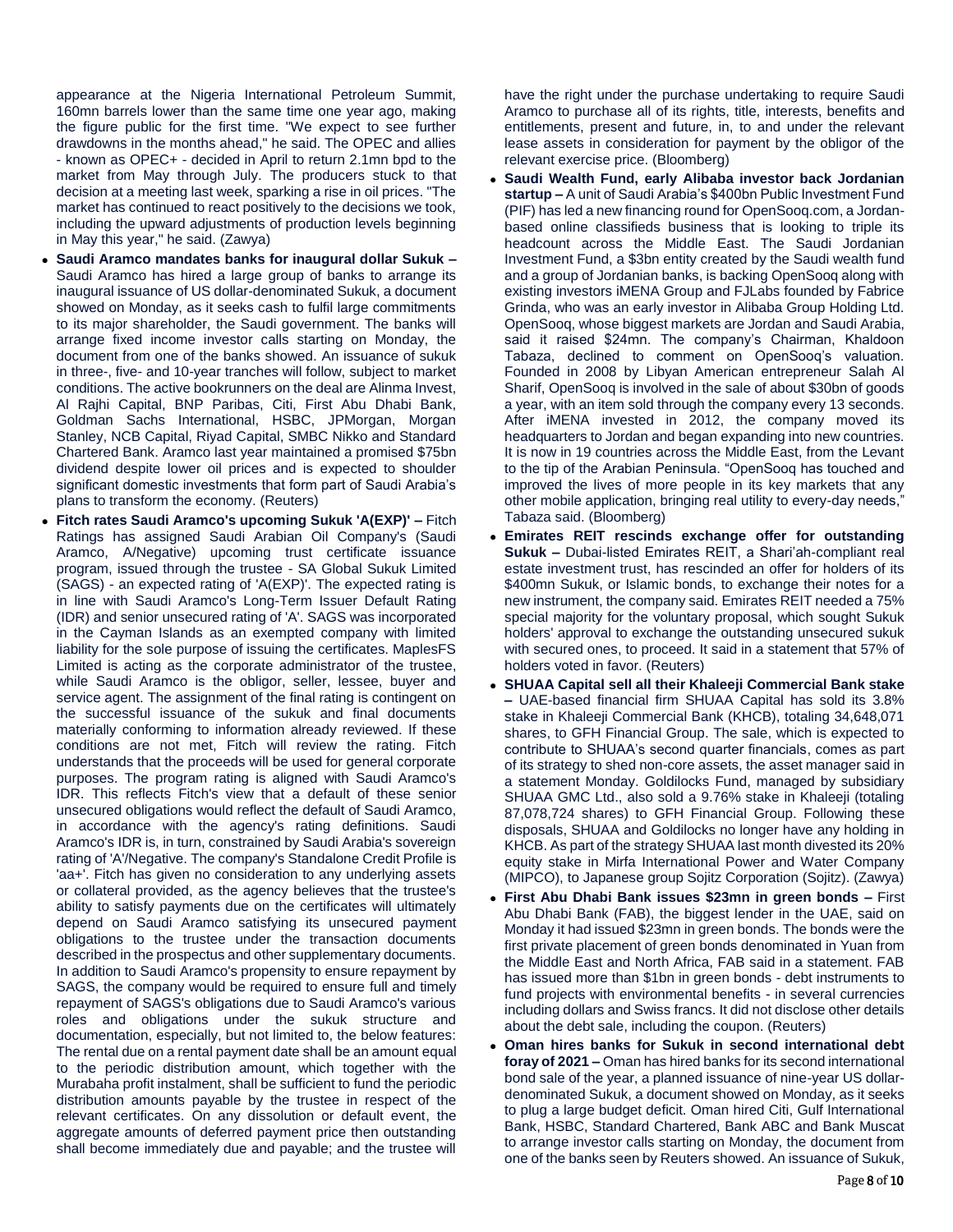or Islamic bonds, will follow, subject to market conditions. Oman, one of the weakest credits in the hydrocarbon-rich Gulf, is a relatively small oil producer and more sensitive than its neighbors to swings in the oil price, meaning it was hit particularly hard by last year's historic price crash and the COVID-19 pandemic. (Reuters)

- **Oman's bond prospectus shows debt may rise again as share of GDP –** Oman's government expects its debt-to-GDP ratio to increase to 82.7% in 2021 from 79.2% as of end-2020, according to a prospectus that accompanied the sultanate's planned bond offering on Monday. Total outstanding government debt was OMR19.7bn as of December 31, 2020, up from OMR17.6bn a year earlier. The debt-to-GDP ratio was at 59.9% at end-2019. (Bloomberg)
- **Oman sells OMR158.5mn 91-day bills; bid-cover at 1.14x –** Oman sold OMR158.5mn of 91-day bills due on September 8. Investors offered to buy 1.14 times the amount of securities sold. The bills were sold at a price of 99.806, have a yield of 0.779% and will settle on June 9. (Bloomberg)
- **Kuwait's Ahli United Bank hires banks to arrange AT1 dollar Sukuk –** Kuwait's Ahli United Bank has hired banks to arrange the issuance of Additional Tier 1 US dollar-denominated sukuk that will be non-callable for 5-1/2 years, a document seen by Reuters showed on Monday. Kuwait's Ahli United, nearly threequarters owned by Bahrain's Ahli United Bank, hired Citi, HSBC and Standard Chartered to lead the deal, according to one of the banks on the deal showed. Abu Dhabi Islamic Bank, Kamco Invest, KFH Capital and Kuwait International Bank will join them to arrange investor calls starting on Monday, which will be followed by an issuance, subject to market conditions. The lender is also offering to tender existing AT1 certificates for cash, subject to conditions including the issuance of the new AT1 Sukuk. The deadline for the offer is June 14. (Reuters)
- **Kuwait to resume weekly flights to UK from June 13 –** Kuwait cabinet has authorized the Civil Aviation Authority to resume the weekly direct flights to the UK from June 13, the country's cabinet said in a statement. Each authorized airline will be permitted 1 weekly direct flight. (Bloomberg)
- **Bahrain leads GCC banks in 2020 dividend cuts –** Banks across the Gulf area slashed cash dividends for 2020 by 45.4% or \$6.6bn to \$8bn compared to \$14.6bn in 2019, as a result of the effect of the COVID-19 pandemic, according to a recent report by Kamco Invest. The year 2020 was the second consecutive year of dividend cuts, following a decline of 21% or \$3.9bn in banks' cash dividends in 2019 when compared to \$18.5bn in 2018. Last year's dividend cuts came after 17 banks in the GCC cancelled 2020 dividend payments. Bahraini banks made the largest reduction in cash dividends at 72.4%. Saudi Arabian banks followed with cuts by 64.1% or \$2.4bn to \$1.3bn. (Zawya)
- **GFH Financial Group increases stake in Khaleeji Commercial to 69% –** Bahrain-based GFH Financial Group has increased its stake in Khaleeji Commercial Bank (KHCB) to nearly 70%, it said on Monday. In a bourse filing to the Dubai Financial Market (DFM), the Islamic wholesale investment bank said it has expanded its stake in its affiliate from 55.41% to 69.05%, as part of its business strategy. A portion of the shares, 3.8%, were acquired from asset management firm SHUAA Capital. "The acquisition is expected to have a positive impact on the Group's profitability," GFH said. The company reported a net profit attributable to shareholders of \$16.1mn for the first three months of 2021, up from \$5.1mn in the same period last year. Assets of the Group also went up by 10.8% to \$7bn during the same period. In a separate statement, SHUAA said the sale of its KHCB shares to GFH is part of its strategy to exit its non-core assets. "The sale

is expected to contribute positively to SHUAA's Q2 financials," the company said. (Zawya)

 **Bahrain sells BHD70mn 91-day bills; bid-cover at 2.31x –** Bahrain sold BHD70mn of 91-day bills due on September 8. Investors offered to buy 2.31 times the amount of securities sold. The bills were sold at a price of 99.598, have a yield of 1.6% and will settle on June 9. (Bloomberg)